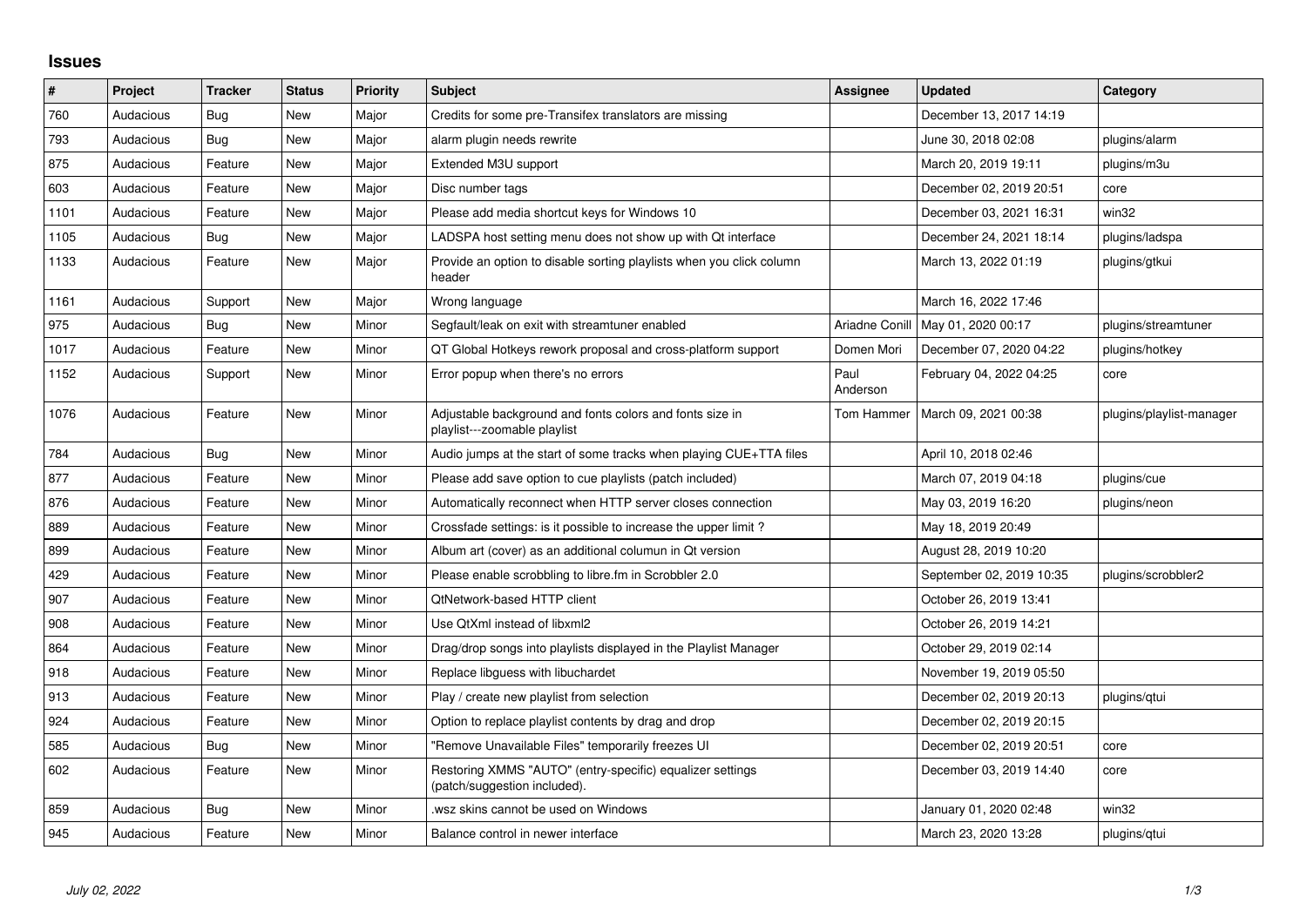| #    | Project   | <b>Tracker</b> | <b>Status</b> | <b>Priority</b> | <b>Subject</b>                                                                                      | <b>Assignee</b> | <b>Updated</b>          | Category            |
|------|-----------|----------------|---------------|-----------------|-----------------------------------------------------------------------------------------------------|-----------------|-------------------------|---------------------|
| 943  | Audacious | Feature        | New           | Minor           | Being able to add several folders to the library, and arrange that<br>Audacious recognizes symlinks |                 | March 23, 2020 15:41    | plugins/search tool |
| 500  | Audacious | Feature        | New           | Minor           | fullscreen album art                                                                                |                 | April 08, 2020 19:17    |                     |
| 955  | Audacious | Feature        | New           | Minor           | Enqueue option                                                                                      |                 | April 09, 2020 03:54    |                     |
| 968  | Audacious | Feature        | New           | Minor           | Loop PSF files at normal loop points during repeat mode                                             |                 | April 16, 2020 03:25    | plugins/psf         |
| 909  | Audacious | Feature        | New           | Minor           | remember open/close status of equalizer and equalizer-presets<br>windows                            |                 | April 22, 2020 06:56    | libaudgui           |
| 987  | Audacious | Feature        | New           | Minor           | Closing of Search Library tool by same method as opening it                                         |                 | May 13, 2020 00:15      |                     |
| 993  | Audacious | <b>Bug</b>     | New           | Minor           | Lyrics for streamed content are written to cache but not read.                                      |                 | June 07, 2020 13:10     | plugins/lyricwiki   |
| 969  | Audacious | Feature        | New           | Minor           | streamtuner plugin: Please add column-sortability, or at least sort<br>alphabetically by 1st column |                 | June 16, 2020 09:54     | plugins/streamtuner |
| 995  | Audacious | Feature        | New           | Minor           | Add star rating to songs                                                                            |                 | June 16, 2020 09:56     |                     |
| 996  | Audacious | Feature        | <b>New</b>    | Minor           | Refine playlists when searching (search all playlists)                                              |                 | June 16, 2020 09:58     |                     |
| 1011 | Audacious | Feature        | New           | Minor           | Visible separator of folders in the playlist                                                        |                 | July 18, 2020 16:10     |                     |
| 1013 | Audacious | Feature        | New           | Minor           | Request re Album Art using music file metatag                                                       |                 | August 03, 2020 22:48   |                     |
| 1014 | Audacious | Bug            | New           | Minor           | Some .VGM/.VGZ files fail to play                                                                   |                 | August 17, 2020 15:29   | plugins/console     |
| 1046 | Audacious | Feature        | New           | Minor           | Add all id3v2 frames in the settings of Playlist available columns                                  |                 | December 28, 2020 21:14 | plugins/gtkui       |
| 1047 | Audacious | Feature        | <b>New</b>    | Minor           | Stop playing after any chosen track                                                                 |                 | December 29, 2020 01:23 |                     |
| 786  | Audacious | Feature        | New           | Minor           | Port global hotkeys plugin to Windows                                                               |                 | January 04, 2021 21:52  | plugins/hotkey      |
| 956  | Audacious | Feature        | New           | Minor           | Stream to chromecast                                                                                |                 | January 11, 2021 01:19  |                     |
| 1058 | Audacious | Feature        | New           | Minor           | Allow changing the language/locale in settings                                                      |                 | January 30, 2021 18:11  |                     |
| 1066 | Audacious | Feature        | New           | Minor           | Allow Equalizer window to be resized.                                                               |                 | February 11, 2021 10:05 |                     |
| 1067 | Audacious | Feature        | <b>New</b>    | Minor           | Equalizer adjustments are coarse.                                                                   |                 | February 11, 2021 10:09 |                     |
| 51   | Audacious | Feature        | New           | Minor           | Option to inhibit suspend                                                                           |                 | February 13, 2021 09:23 |                     |
| 1072 | Audacious | Feature        | New           | Minor           | QT AOSD plugin                                                                                      |                 | February 17, 2021 21:18 | plugins/aosd        |
| 1082 | Audacious | Feature        | New           | Minor           | File writer option to pad track numbers with leading zeros                                          |                 | March 31, 2021 00:15    | plugins/filewriter  |
| 1071 | Audacious | Feature        | New           | Minor           | Linkage could be improved for packagers.                                                            |                 | March 31, 2021 00:32    |                     |
| 882  | Audacious | Feature        | <b>New</b>    | Minor           | Consider adding vgmstream plugin                                                                    |                 | April 07, 2021 00:47    |                     |
| 883  | Audacious | Feature        | New           | Minor           | Consider adding USF plugin                                                                          |                 | April 07, 2021 01:00    |                     |
| 1088 | Audacious | Feature        | New           | Minor           | plugin: status icon: ADD option to select tray mouse Middle Click action                            |                 | April 11, 2021 12:05    | plugins/statusicon  |
| 196  | Audacious | <b>Bug</b>     | New           | Minor           | Wrong channel map when doing surround playback                                                      |                 | April 13, 2021 03:48    |                     |
| 1091 | Audacious | Feature        | New           | Minor           | Built-in lyrics support                                                                             |                 | April 28, 2021 18:24    |                     |
| 1092 | Audacious | Feature        | New           | Minor           | Reread metadata on play option                                                                      |                 | April 30, 2021 03:35    |                     |
| 1095 | Audacious | Feature        | New           | Minor           | Ctrl + $Z$ / R to undo / redo changes to playlist                                                   |                 | May 07, 2021 18:42      |                     |